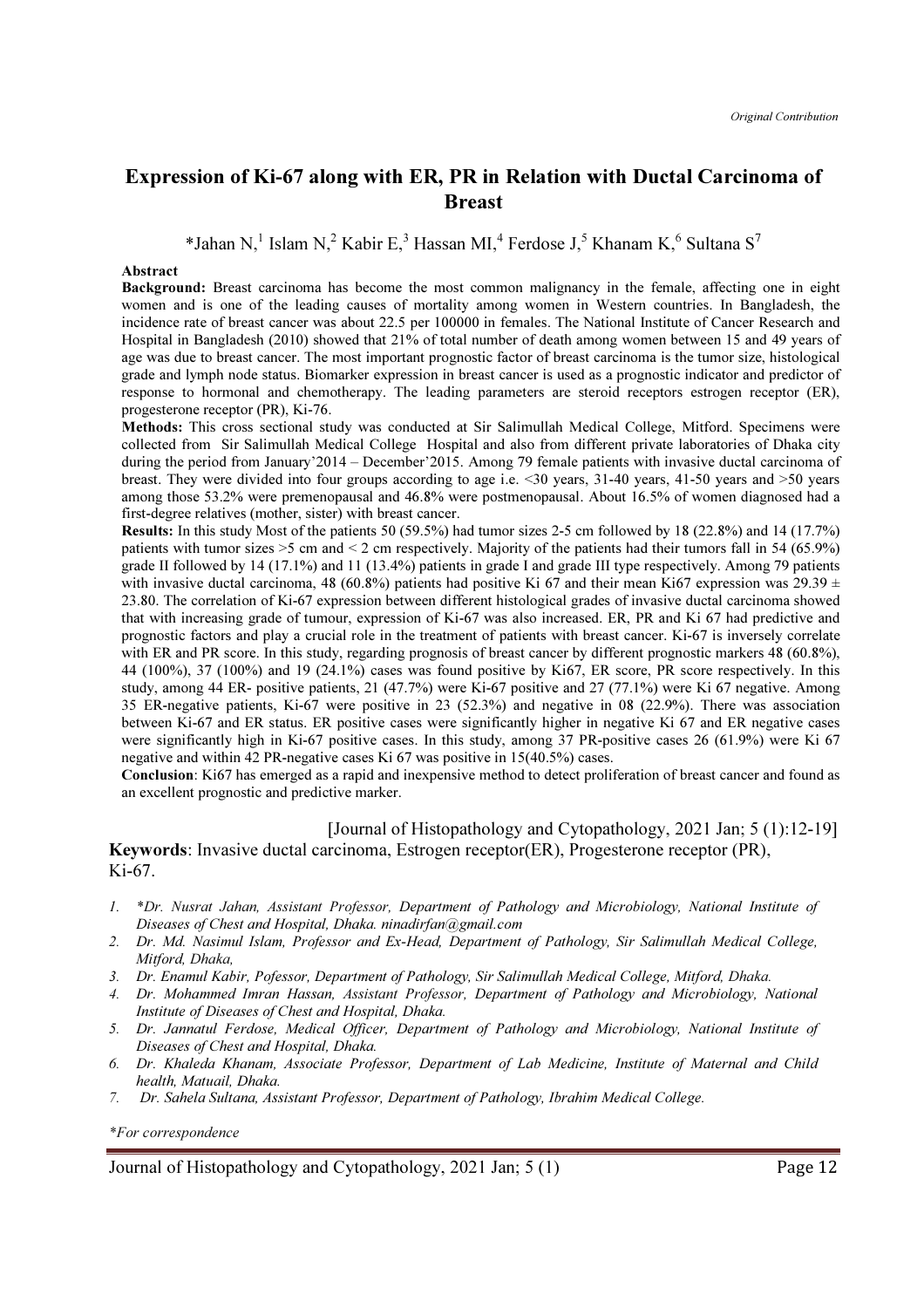## Introduction

Breast cancer remains the most common cancer among women in Bangladesh. It has become a hidden burden which accounts for  $69%$  of cancer deaths in women.<sup>1</sup> Breast cancer has been reported as the highest prevalence rate (19.3 per 100,000) among Bangladeshi women between 15 and 44 years of age when compared to other types of cancer.

The most important prognostic factor of breast carcinoma are the tumor size, histological grade and lymph node status. Several studies have shown that patients who have involved axillary lymph nodes have much poorer prognosis than those without nodal metastasis.<sup>2</sup> Since breast cancer is one of the hormone dependent tumor, much has been paid to the relationship between ER and PR and breast cancer. ER expression is strongly predictive of response to antiestrogenic therapy. ER positive tumors have a good 10-years prognosis.

In terms of tumor biology, proliferation has been recognized as a distinct hallmark of cancer and act as an important determinant of cancer outcome.<sup>3,4</sup> Since tumors that exhibit increased proliferation tend to be more aggressive clinically, measures of proliferation are often incorporated into histological grading systems. The simplest and most widely used method is the mitotic count.

In recent years immunohistochemistry for Ki-67 has also been used to determine tumor proliferation. Ki-67 is a nuclear non-histone protein which was first identified after immunizing mice with nuclei of the Hodgkin Lymphoma cell line L428. The name was derived from the city of origin (Kiel, Germany) and the number of the original clone in the 96-well plate.<sup>5,6</sup> The murine monoclonal antibody Ki-67 reacts with a

human nuclear antigen that is expressed in G1, S, G2, and mitosis, but not in  $G0<sup>5</sup>$  In breast cancer, a strong correlation has been found between the percentage of cells positive for Ki-67 and nuclear grade and mitotic rate.<sup>7</sup>

Ki-67 is one of the most widely used IHC proliferation antigen and has been confirmed as an independent predictive and prognostic factor in early breast cancer.<sup>8</sup> Many studies have demonstrated the prognostic and predictive value of Ki67 in adjuvant therapy.<sup>9,10</sup>

In Bangladesh, there are a few data on the biological characteristics of breast tumour. In this study it is aimed to find out the possible association between Ki-67 expression with estrogen receptor (ER), progesterone receptor (PR) tumor markers in breast cancer with a view to add valuable information to predict the post operative prognosis of the patient.

## Methods

This Cross sectional study was conducted among the 74 histopathologicallydiagnosed patients having invasive ductal carcinoma of breast. The ER, PR immunohistochemistry reports of those patients along with their diagnosed tumour blocks with histopathological reports were collectedin the department of pathology, Sir Salimullah Medical College, Mitford.The representative sections were submitted for Ki-67 immunohistochemicalstaining.

Ki-67 immunostaining were performed according to manufacturer's recommendation, using MIB-1 clone (1:100, DAKO Envision, Glostrup, Denmark). Ki-67 immunostained slides were examined via light microscope. Positive Ki-67 staining was observed as brown, granular nuclear staining. The number of positive nuclei were counted in 1000 tumour cells in a high power field . A Ki-67

Journal of Histopathology and Cytopathology, 2021 Jan; 5 (1) Page 13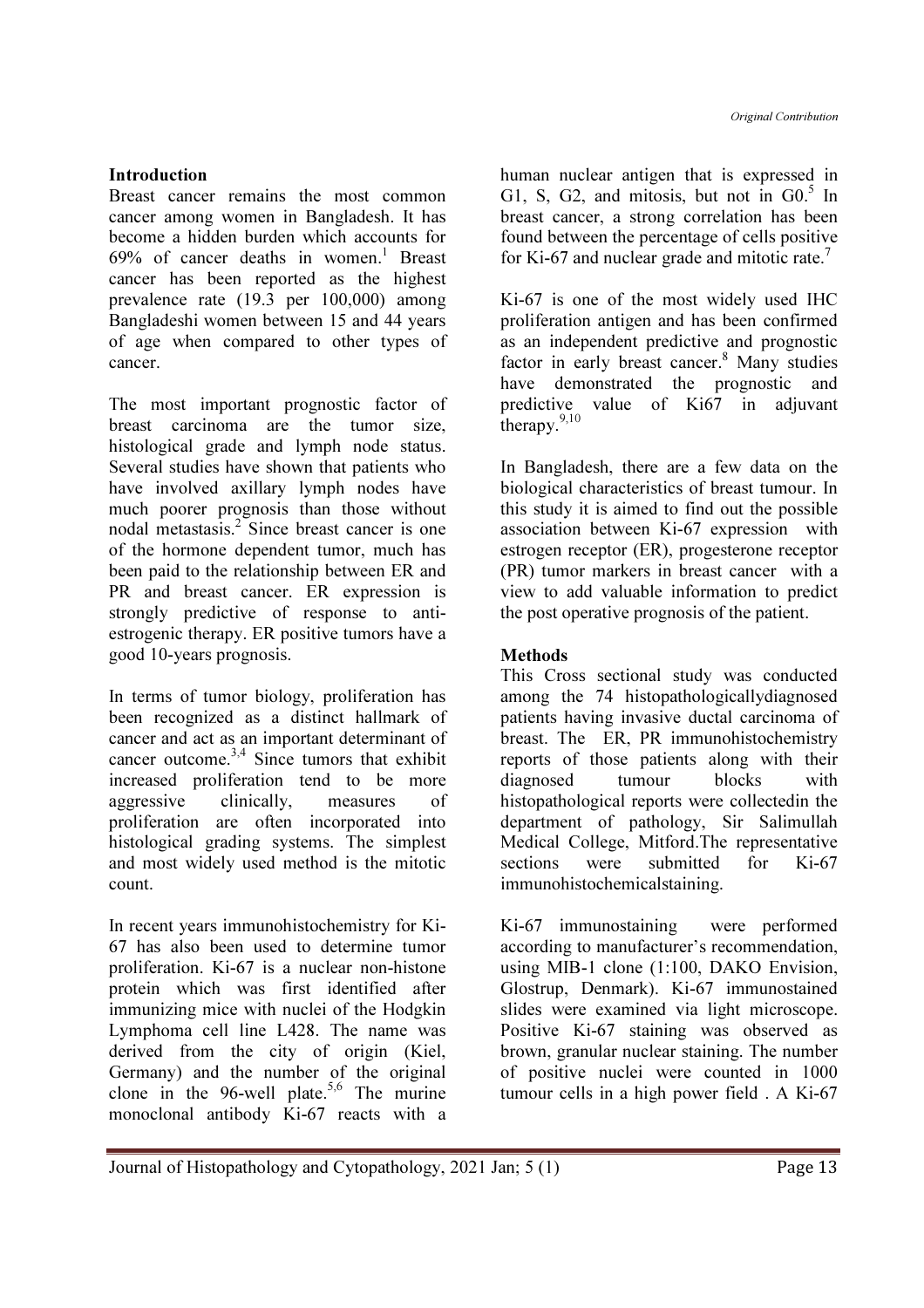cut-off point of 15 % was defined according to previous study. $^{11}$ 

#### **Results**

The totals of patients were 79. They were divided into four groups according to age. Most of the patients 26(32.9%) were within age group of 41-50 years. Over half 53.2% of the patients were premenopausal and rest of the patients were in postmenopausal state. Only 13 (16.5%) patients had positive family history of breast cancer. Rest of the patients did not have an affected family member with breast carcinoma. 50 (59.5%) patients had tumor 2-5 cm in size followed by 18 (22.8%) and 14 (17.7%) patients had tumor size  $>$  5cm and <2 cm respectively.

In this study, most of the cases 54 (65.9%) cases were histopathologically categorized as grade II followed by 14 (17.1%) and 11 (13.4%) cases were categorized as grade I and grade III type respectively (Table II). Among total 79 cases 48 (60.8%) cases showed Ki-67 positivity with mean Ki-67 expression 29.39  $\pm$  23.80. Most of the cases grade II (54) expressed Ki-67 median value 30 followed by grade I (14) and grade III (11) expressed Ki-67 median value 10 and 15 respectively. To measure the correlation of Ki-67 expression between different histological grades of invasive ductal carcinoma Spearman's correlation co-efficient test was performed. Here  $r_s$  = 0.160 and  $p = 0.158$ . It was seen that with increasing grade of tumour, expression of Ki-67 was also increased (Figure 1).



Figure 1. Correlation of Ki67 proliferating index with histological grade. Spearman's correlation co-efficient test was performed ( $r_s$ = 0.160 and p= 0.158).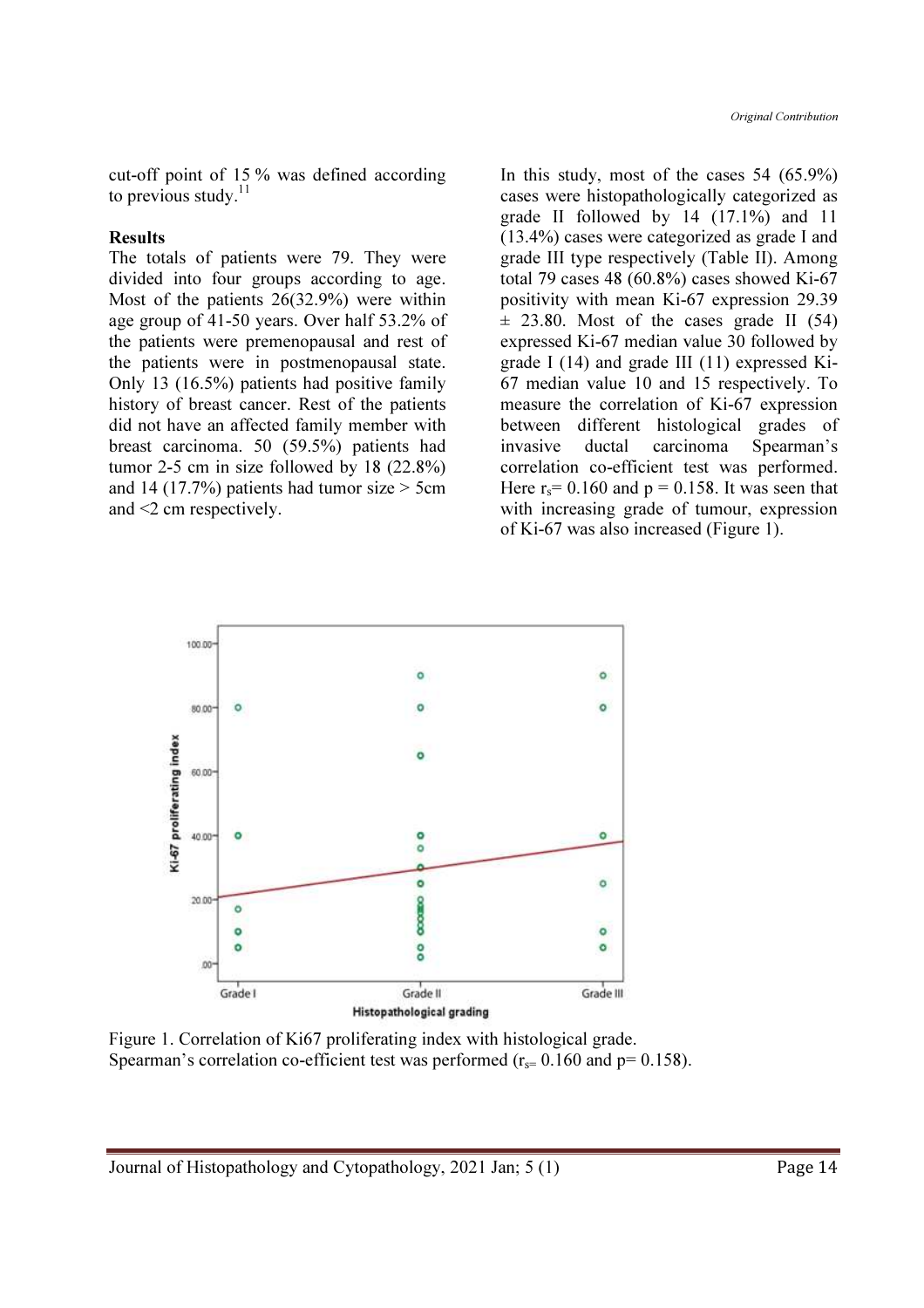

Figure 2. Photomicrograph of histopathological section of invasive ductal carcinoma of breast (Grade I) stained by H and E (x 400), Case 2.



Figure 3. Photomicrograph of invasive ductal carcinoma (Grade I) stained by Ki-67 showing intermediate proliferative index (x 400), Case 02.

 The association between Ki-67 and ER status was done. Among 44 ER- positive patients was observed where 21 (47.7%) were Ki-67 positive and 27 (77.1%) were Ki 67 negative. Among 35 ER-negative patients, Ki-67 were positive in 23 (52.3%) and negative in 08 (22.9%) (Table I). Chisquare test was done to measure the level of significance. ER positive cases were significantly higher in negative Ki 67 and ER negative cases were significantly high in Ki-67 positive cases. 0n the other hand 37 PR-positive patients, 22 (59.5%) were Ki 67 positive and 26 (61.9%) were Ki 67 negative. Among 42 PR-negative patients, Ki 67 was positive in 15 (40.5%) and negative in 16 (38.1%) (Table II).



Figure 4. Photomicrograph of histopathological section of invasive ductal carcinoma of breast (Grade II) stained by H and E (x 400), Case 21.



 Figure 5. Photomicrograph of invasive ductal carcinoma (Grade II) stained by Ki-67 showing intermediate proliferative index (x 400), Case 21.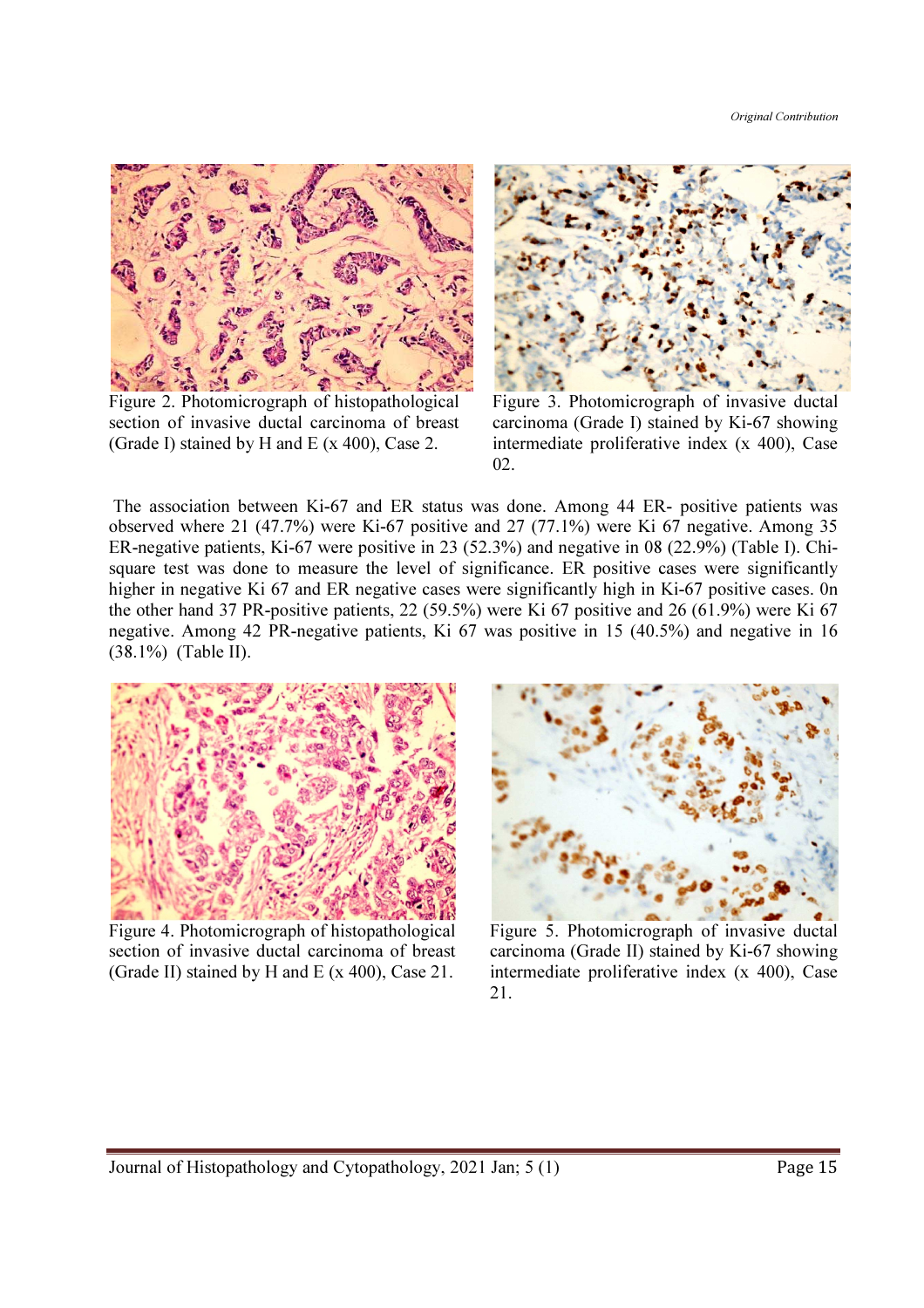| Ki 67    | ER status  |           | Total      | p value            |
|----------|------------|-----------|------------|--------------------|
|          | Positive   | Negative  | $n$ (%)    |                    |
|          | $n$ (%)    | $n$ (%)   |            |                    |
| Positive | 21(47.7)   | 27(77.1)  | 48(60.8)   | 0.008 <sup>s</sup> |
| Negative | 23(52.3)   | 8(22.9)   | 31(39.2)   |                    |
| Total    | 44 (100.0) | 35(100.0) | 79 (100.0) |                    |

Table I: Association of Ki-67 with ER (n=79)

Chi-square test was done to measure the level of significance. s=significant

Table II: Association of Ki 67 with PR (n=79)

|          | PR status           |                     |                  |              |
|----------|---------------------|---------------------|------------------|--------------|
| Ki 67    | Positive<br>$n$ (%) | Negative<br>$n$ (%) | Total<br>$n$ (%) | p value      |
| Positive | 22(59.5)            | 26(61.9)            | 48(60.8)         | $0.824^{ns}$ |
| Negative | 15(40.5)            | 16(38.1)            | 31(39.2)         |              |
| Total    | 37(100.0)           | 42(100.0)           | 79 (100.0)       |              |

Chi-square test was done to measure the level of significance. ns= not significant.



Figure 6. Photomicrograph histopathological section of invasive ductal carcinoma of breast (Grade III) stained by H and E (x 400), Case 74.



Figure 7. Photomicrograph of invasive ductal carcinoma (Grade III) stained by Ki-67 showing low proliferative index (x 400), Case 74

In this study, among 79 patients correlation of Ki67 was done with other biomarkers such as ER, PR. Spearman's correlation co-efficient test was done to find the level of significance. Ki67 is inversely significantly correlated with ER scores with negative r value (-0.253). Ki67 is inversely but not significantly correlated with PR scores with negative r value (-0.017) (Table III).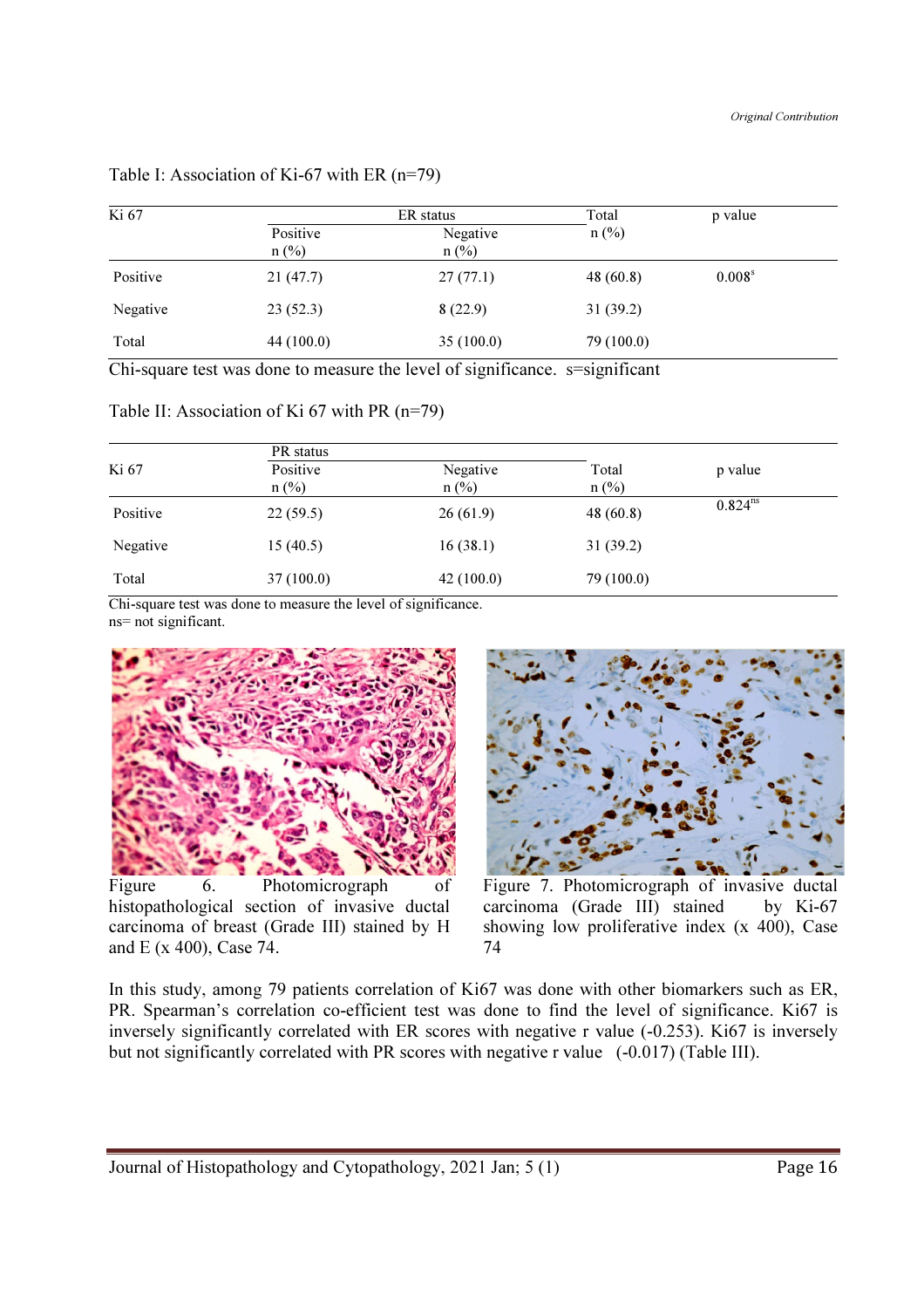Table III: Correlation of Ki67 with different type of markers (n=79)

| Markers  | r value  | p value         |  |
|----------|----------|-----------------|--|
| ER score | $-0.253$ | $0.025^{\rm s}$ |  |
| PR score | $-0.017$ | $0.882^{ns}$    |  |

Spearman's correlation co-efficient test was done to measure the level of significance.

s= significant

ns= not significant

### Discussion

Breast cancer is the top cancer in women both in the developed and the developing world. The incidence of breast cancer is increasing in the developing world due to increase life expectancy, increase urbanization and adoption of western lifestyles.

The study comprised of 79 cases of breast cancers with mean age of 43.59 years with standard deviation 10.40 which is similar to Gogoi et al.<sup>12</sup> Majority of the patients  $53.2\%$ were in premenstrual state and 46.3% were in post menstrual state which is similar to Gogoi  $et$  al.<sup>12</sup>

Thirteen (16.5%) patients had family history of breast cancer in this study. Gogoi et al.<sup>12</sup> found family history of breast cancer in 2.68% cases. About 13.0% of women diagnosed have a first-degree female relative (mother, sister or daughter) with breast cancer.<sup>13</sup> A woman who has one first-degree female relative with breast cancer has almost twice the risk of a woman without a family history. If she has more than one first-degree female relative with a history of breast cancer, her risk is about 3-4 times higher. $^{14}$ 

Majority of the patients 50 (59.5%) had tumor sizes 2-5 cm followed by 18 (22.8%) and 14  $(17.7%)$  patients with tumor sizes  $>5$  cm and < 2 cm respectively. Mean size of tumor was  $3.52 \pm 1.87$  cm. Similar result was seen in the study of Gogoi et al.<sup>12</sup> found <2 cm in 13.39%

of cases, 2-5cm in  $75.89\%$  of cases and  $>5$  cm in 10.71% of cases.

In this study, 79 patients had invasive ductal carcinoma and their mean Ki67 expression was  $29.39 \pm 23.80$ . Among invasive ductal carcinoma, 48 (60.8%) patients had positive Ki 67.

Majority of the patients had their tumors fall in  $54$   $(65.9\%)$  grade II followed by 14 (17.1%) and 11 (13.4%) patients in grade I and grade III type respectively. Gogoi et al. $^{12}$ found grade I constituted 16.96%, Grade II was 59.82%, and Grade III was 23.21% respectively. Among 14 grade I patients 5 (35.7%) were Ki 67 positive, among 54 grade II patients 37 (68.5%) were Ki67 positive and among 11 grade III patients 6 (54.5%) were Ki 67 positive patients.

Ki67 is inversely correlated with ER and PR score. Gogoi et al. $^{15}$  found that patients with higher level of Ki-67 expression have lower level of ER and PR expression. ER, PR and Ki 67 had predictive and prognostic factors and play a crucial role in the treatment of patients with breast cancer.<sup>15,16</sup>

Regarding prognosis of breast cancer by different markers, Prognostic markers of breast cancer was found positive in 48 (60.8%), 44 (100%) and 37 (100%) cases by Ki67, ER score, PR score respectively. ER positivity was significantly high in negative Ki 67 patients. Similar findings were seen in the study of Liu et al. $^{17}$ 

This high Ki67 was found to be significantly associated with bad prognostic clinicopathological parameters, such as old age, high grade tumors, and lymph node metastasis. In this study, a significant relationship was also found between Ki67 and tumor grade, as tumors with higher grades have higher levels of cell proliferation and are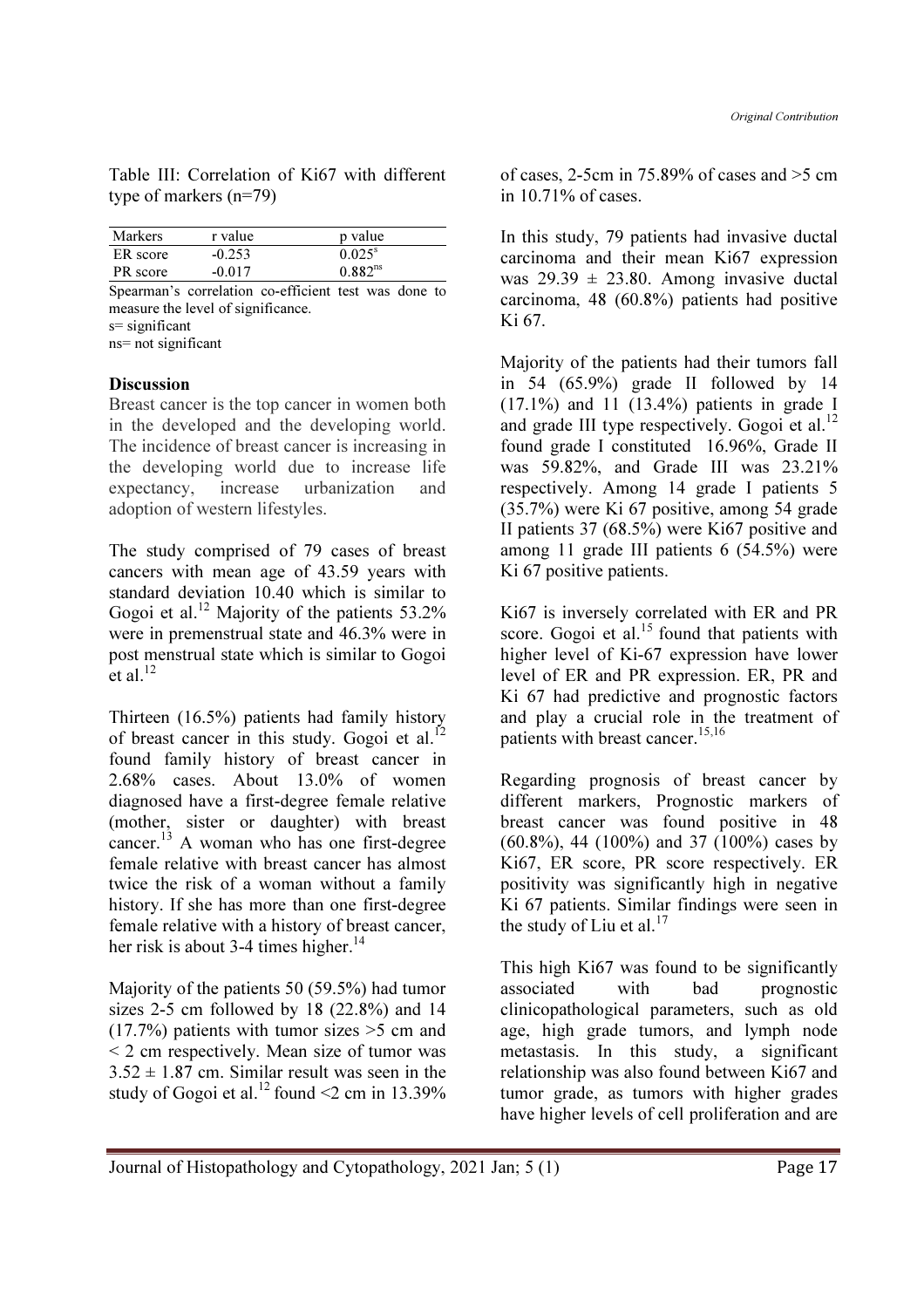consequently more invasive than the other grades; these findings were consistent with the findings of other studies. $18$ 

### Conclusion

Ki67 (anti-MIB1) has emerged as a rapid and inexpensive method to detect proliferation rate in breast cancer. There is a high Ki67 count in malignant breast lesions and it is higher in higher grade DCC. With increasing grade of the tumour Ki67 expression was also increased. As a result, it can be concluded that Ki67 expression is directly correlate with tumour aggressiveness. Ki67 is inversely correlated with ER and PR score.

## Acknowledgement

Authors are greatful to all the laboratory technologists who were involved in tissue processing of supplied samples and staining of the slides during the study period.

## References

1. GLOBOCAN 2012 (IARC) , Section of Cancer Surveillance (13/10/2017), Breast Cancer Estimated Incidence, Mortality and

Prevalence Worldwide in 2012.

- 2. Swenson KK, Decher L, Haselow R, Farrell JB and Sperduto PW: Prognostic factors after conservative surgery and radiation therapy for early stage breast cancer. Am J Clin Oncol 21: 111-116, 1998.
- 3. Desmedt C, Sotiriou C (2006). Proliferation: the most prominent predictor of clinical outcome in breast cancer. Cell Cycle. 2006; 6(35):2198-202.
- 4. Van Diest PJ, van der Wall E, Baak. Prognostic value of proliferation in invasive breast cancer: a review. J Clin Pathol. 2004; 57:675-81.
- 5. Gerdes J, Lemke H, Baisch H, et. Cell cycle analysis of a cell proliferationassociated human nuclear antigen defined

by the monoclonal antibody Ki-67. J Immunol. 1984; 133:1710-5.

- 6. Gerdes J, Li L, Schlueter C et al. Immunobiochemical and molecular biologic characterization of the cell proliferation-associated nuclear antigen that is defined by monoclonal antibody Ki-67. Am J Pathol.1991; 138:867-873
- 7. Keshgegian AA, Cnaan A. Proliferation markers in breast carcinoma. Mitotic figure count, S-phase fraction, proliferating cell nuclear antigen, Ki-67 and MIB-1. Am J Clin Pathol. 1995; 104:42-9.
- 8. Viale G, Regan MM, Mastropasqua MG, et al. Predictive value of tumor Ki-67 expression in two randomized trials of adjuvant chemoendocrine therapy for node-negative breast cancer. J Natl Cancer Inst. 2008;100(3):207-212
- 9. Yerushalmi R, Woods R, Ravdin PM, Hay es MM, Gelmon KA. Ki67 in breast cancer: prognostic and predictive potential. Lancet Oncol. 2010;11(2):174- 183
- 10. Penault-Llorca F, Andre F, Sagan C, et al. Ki67 expression and docetaxel efficacy in patients with estrogen receptor-positive breast cancer. J Clin Oncol. 2009; 27(17):2809-2815
- 11. Goldhirsch A, Winer EP, Coates AS, Gelber RD, Piccart-Gebhart M, Thürlimann B, Senn HJ, Panel members Personalizing the treatment of women with early breast cancer: highlights of the St Gallen International Expert Consensus on the Primary Therapy of Early Breast Cancer 2013. Ann Oncol. 2013; 24:2206– 2223
- 12. Gogoi G, Borgohain M and Saikia H. Study of Her2/Neu Expression in Breast Carcinoma and Correlation with Various Prognostic Parameters. Indian Journal of Pathology and Oncology. 2015; 2(4):265- 276.